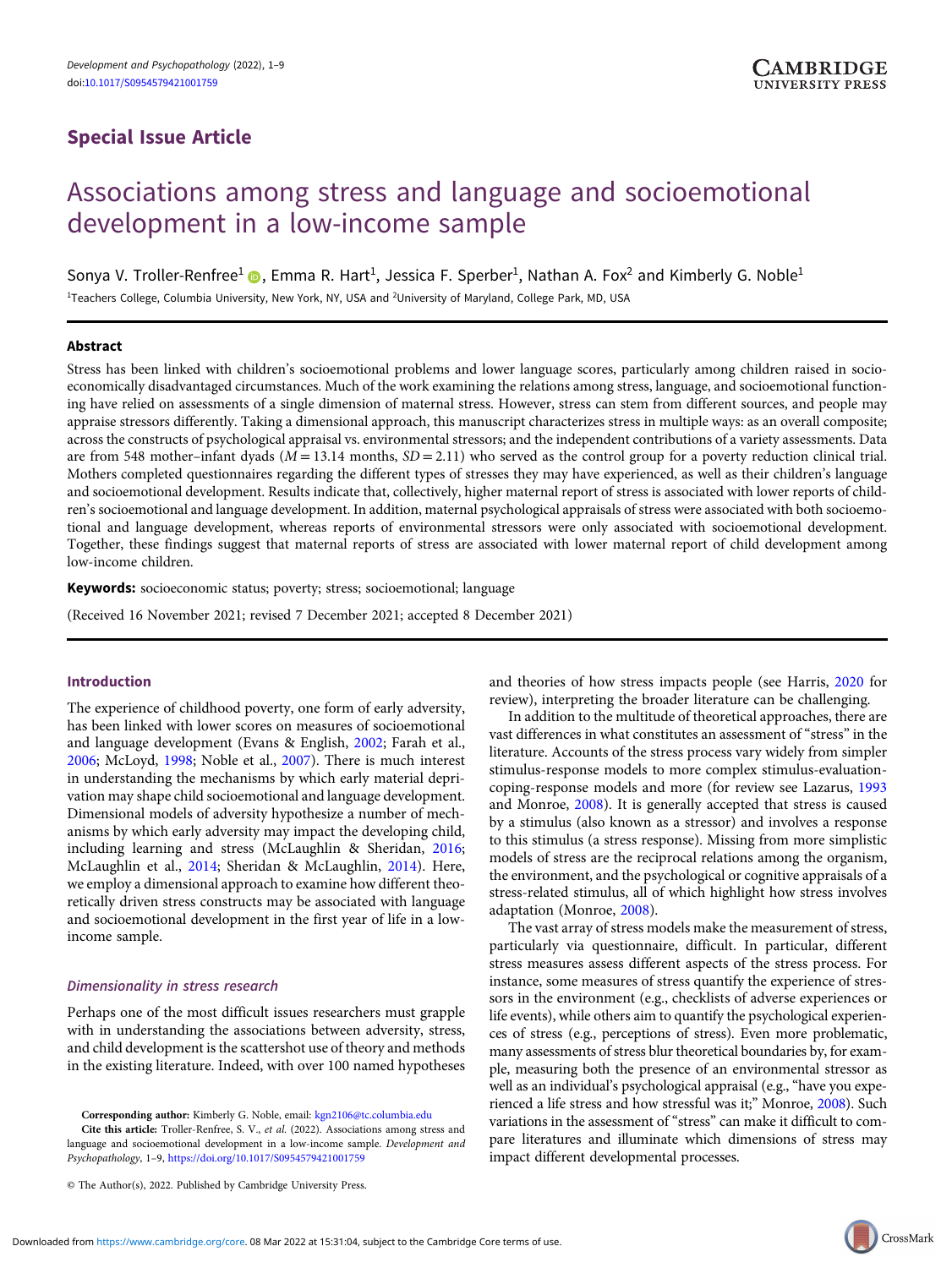An additional complication stems from the fact that stressors come in various types and degrees and vary from household to household. Examples of stressors include neighborhood violence, chaos in the home, parenting a new child, and/or limited availability of economic resources – all of which may have different psychological impacts on an individual. In addition, individual differences exist in how people perceive and respond to different stressors. Further, stressors are not evenly distributed across people. Indeed, some groups of individuals experience many more stressors than others. In particular, individuals living in poverty are highly likely to be experiencing economic stress, but also are more likely to experience stress from a variety of different sources as compared with socioeconomically advantaged individuals (Algren et al., 2018; Attar et al., 2010; Blair & Raver, 2016; Evans, 2004; Evans & English, 2002; Evans & Kim, 2010; Hackman et al., 2010; McLoyd, 1990; Senn et al., 2014). Indeed, burgeoning theory also suggests that individuals can adapt to the chronic experience of various stressors (Ellis et al., 2020). As such, experience of stressors may not be consistently associated with cognitive appraisals of these stressors.

Variations in stress theory, measurement of types of stressors and ensuing psychological responses, and distribution of stressors across people have together led to an uneven approach to characterizing stress in the literature, ranging from relying on a single stress measure (e.g., a questionnaire on perceived stress or stress hormone levels following a stress task) to multivariate assessments (e.g., multiple questionnaires and/or additions of point-in-time measurements of stress physiology) to cumulative indices of stress (e.g., aggregating stress or stressors over longer periods of time or measuring cumulative stress hormone output). Complicating the picture further, many projects examining the impacts of stress on child development collect multiple indices of stress (e.g., perceived stress, household chaos, and life events), and the analytical treatment of these multiple indicators varies.

Various measures of stress have been linked with lower scores on measures of child language and socioemotional development, particularly among children raised in socioeconomically disadvantaged circumstances. However, the extent to which stress, regardless of its source, operates more generally on these outcomes, as opposed to how individual sources of stress and stressors operate differentially, is less clear. Furthermore, it is unclear whether environmental stressors and caregivers' psychological assessment of those stressors have differential effects on child development. Understanding how these different ways of stress quantification are associated with children's socioemotional and language development is of great interest, given the potential to provide valuable insights for future research and subsequent evidence-based interventions.

# Associations among poverty, stress, and socioemotional development

A growing body of research has documented that increased stress in childhood is associated with worse socioemotional development, particularly in low-income samples (e.g., Evans & English, 2002). Within the literature, the term "socioemotional development" has been used broadly to represent a variety of underlying skills, including a child's experience, expression, and management of emotions; their ability to establish positive and rewarding relationships with others; and their ability to actively explore their environment and learn (Cohen et al., 2005). Socioemotional development in infants can be characterized by both competencies and

problem behaviors (Briggs-Gowan et al., 2004). In infants, problem behaviors have been postulated to encompass externalizing problems, internalizing problems, and dysregulation (Carter et al., 2003). Externalizing behaviors include high activity, impulsivity, aggression, and defiance. Internalizing problems include depression, social withdrawal, anxiety, separation distress, and extreme inhibition/shyness. Dysregulation includes problems in sleeping and eating, problems regulating negative emotional states with respect to reactivity and regulation, and unusual sensory sensitivities. Here we focus on early problems with an emphasis on behaviors seen as precursors to psychiatric problems, including internalizing and externalizing problems (Carter et al., 2003; Karabekiroglu et al., 2010). However, few studies have examined the impact of both the overall role of stress (as measured across multiple types of stress) as well as the contributions of environmental stress and psychological appraisals of stress on socioemotional problems in the first few years of life. One study found that increased internalizing and externalizing symptoms at age 5 were predicted by both maternal cumulative life stress as well as individual stressful life events and parenting hassles (Crnic et al., 2005).

The consideration of both cumulative stress as well as the presence of stressors and psychological appraisals of stress may be particularly important among children reared in low-income families, who are at increased risk for both stress exposure and socioemotional problems (McLoyd, 1990). Notable stressors that predict internalizing and externalizing problems in older children include stressors present in the environment like economic stress (McConnell et al., 2011; McLoyd, 1990; Mistry et al., 2002), neighborhood safety (Giurgescu et al., 2015; Henderson et al., 2016; Sharkey et al., 2012), and household chaos (Evans et al., 2005; Raver et al., 2015; D. Wang et al., 2020) as well as maternal psychological appraisals of stress such as parenting stress (Trentacosta et al., 2008; D. Wang et al., 2020). However, the extent to which these conditions are associated with socioemotional development in infancy has received little attention.

#### Associations among poverty, stress, and language development

In addition to its association with socioemotional development, increased stress has also been linked to lower language skill in children as young as two years old (Magill-Evans & Harrison, 2010; Noel et al., 2008). A handful of studies have considered the contributions of environmental stressors (e.g., Huizink et al., 2003; Ribeiro et al., 2015). For example, higher household chaos (Lecheile et al., 2020; Vernon-Feagans et al., 2012) and lower neighborhood quality and safety (Barbarin et al., 2006; Marco & Vernon-Feagans, 2013) have been linked with decreased language ability among preschool-aged children. While consistent evidence also suggests that socioeconomic status is predictive of language abilities, and that this relation is detectible as early as the second year of life (e.g., Noble et al., 2015), to our knowledge no studies have considered the specific role of stress stemming from lack of economic resources as it relates to infants' language development. Increased psychological assessments of stress like parenting-specific stress have also been shown to correlate with reduced language performance in some studies (e.g., Magill-Evans & Harrison, 2010), but not in others (Lehr et al., 2016).

Additionally, missing from the broader literature is a detailed account of how different parts of the stress process impact language development. For example, perceived stress, which measures parents' appraisal of general day-to-day stress, has been associated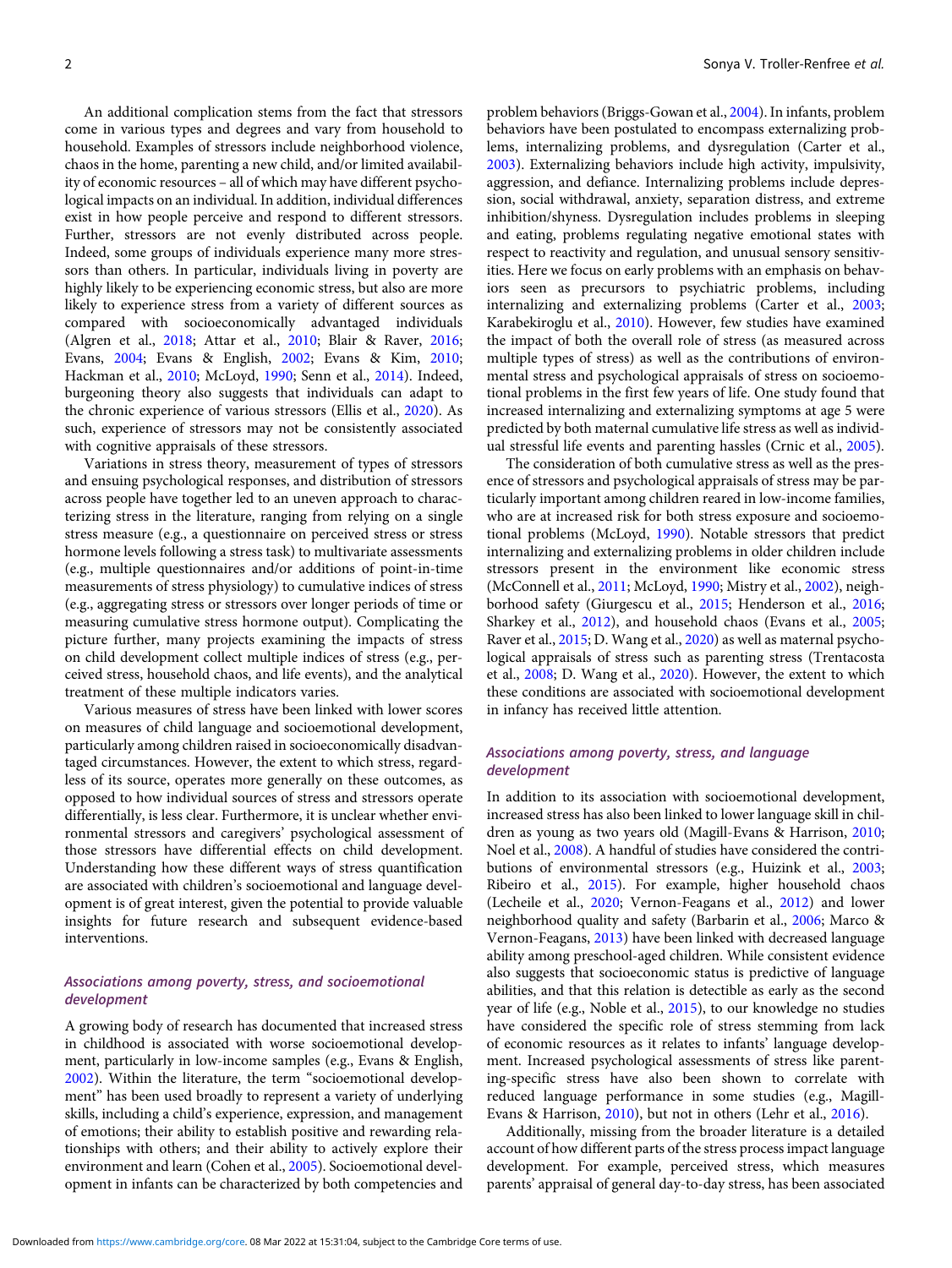with language ability at age two in some studies (D'Souza et al., 2019), but demonstrates mixed or nonsignificant links in others (Lehr et al., 2016; Lin et al., 2017). One possible explanation for these mixed results may stem from the fact that different stressors contribute to perceived stress differently across families. An alternative hypothesis may be that the influences of perceived stress vary based on the age of child or composition of the research sample. A substantial body of work also suggests that stress associated with the experience of poverty may lead parents to provide fewer opportunities for supportive cognitive stimulation (Bradley & Corwyn, 2002; Bradley et al., 2001), with negative repercussions for early neural development (e.g., neural pruning; Rosen et al., 2018; Sheridan & McLaughlin, 2016) and language outcomes (Miller et al., 2021; Miller et al., 2018).

#### The present study

The goal of the present study is to use a multidimensional assessment of stress to examine the collective and independent associations among different maternal reports of environmental stressors, psychological appraisals of stress, and infant socioemotional development and language milestones, among a sample of infants born into poverty. We will attempt to examine these relations in a series of four steps. First, we will examine relations among 5 different measures of stress (perceived stress, household chaos, parenting stress, economic stress, and neighborhood safety). We hypothesize that all stressors will load together on one composite, given that stress is likely to co-occur within families and that the reporter is the same for all measures (mothers). Second, we will examine whether stress, measured through the composite(s) created in the first analytic step, is related to maternal report of infant socioemotional problems and language milestones in 12-month-old infants being raised in low socioeconomic circumstances. Based on existing literature, we hypothesize that stress will be related to lower language scores and increases in socioemotional problems. Third, we will examine whether there are differential contributions of maternal reports of psychological appraisals of stress (e.g., do you feel nervous or stressed) versus experiencing environmental stressors (e.g., do you live in an unsafe neighborhood). By examining the contributions of stress across separate theoretical constructs, we aim to broaden the perspective of how stress may impact the developing child. Finally, we will conduct exploratory analyses to examine the extent to which individual measures in five domains (perceived stress, household chaos, parenting stress, economic stress, and neighborhood safety) are associated with socioemotional and linguistic outcomes.

# Method

# **Participants**

Participants were drawn from the 600 mother-infant dyads in the comparison group of Baby's First Years, the first randomized control trial of poverty reduction in early childhood in the United States (see Table 1 for sample characteristics). Briefly, in the larger study, mothers were recruited in hospital postpartum wards in four U.S. metropolitan areas (New York City, the greater New Orleans metropolitan area, the greater Omaha metropolitan area, and the Twin Cities of Minneapolis and St. Paul). Shortly after giving birth, mothers were randomized to receive either a large monthly cash gift or a nominal monthly cash gift for the first 40 months of their children's lives. Here we limit analyses to mothers in the low-cash

Table 1. Sample descriptive statistics at baseline data collection

|                                               | Mean     | <b>SD</b> | N   |
|-----------------------------------------------|----------|-----------|-----|
| Child is female                               | 0.50     | N/A       | 600 |
| Child weight at birth (pounds)                | 7.13     | 1.08      | 599 |
| Child gestational age (weeks)                 | 39.09    | 1.25      | 596 |
| Mother age at birth (years)                   | 26.80    | 5.82      | 600 |
| Mother education (years)                      | 11.88    | 2.83      | 593 |
| Mother race/ethnicity: white, non-Hispanic    | 0.11     | N/A       | 600 |
| Mother race/ethnicity: Black, non-Hispanic    | 0.40     | N/A       | 600 |
| Mother race/ethnicity: multiple, non-Hispanic | 0.04     | N/A       | 600 |
| Mother race/ethnicity: other or unknown       | 0.05     | N/A       | 600 |
| Mother race/ethnicity: Hispanic               | 0.41     | N/A       | 600 |
| Household combined income                     | 22,466   | 21,360    | 562 |
| Household net worth                           | $-1,981$ | 28,640    | 531 |

gift group only. (For more information concerning the larger study design see www.babysfirstyears.com and Noble et al., 2021).

To be eligible, mothers' self-reported income in the prior calendar year had to fall below the federal national poverty threshold for their family size. Additional study inclusion criteria were (1) the mother was of legal age for informed consent (age 18 or older in NY, MN, and LA; 19 or older in NE); (2) the infant was admitted to the newborn nursery (not an intensive care unit); (3) the mother was residing in the state of recruitment; (4) the mother indicated that she is not"highly likely"to move to a different state or country in the next 12 months; (5) the infant was discharged in the custody of the mother; and (6) the mother spoke English or Spanish.

Following screening for eligibility, participants completed a baseline interview and were randomized to receive a \$20 monthly cash gift (\$240 annually) for the first 40 months of their infants' lives  $(N = 600)$ . As a part of the baseline interview, mothers reported on demographic factors including maternal education, race, ethnicity, and infant sex.

When infants were approximately one year old  $(M = 13.14)$ months,  $SD = 2.11$ ) 548 mother-infant dyads completed an age-1 interview (91% response rate; complete survey instruments available at www.babysfirstyears.com). As described below, here we examine associations across age-1 maternal reports of stress, infant socioemotional problems, and infant language development. Interviews were initially conducted in-person, with questions read to the participant by an interviewer. However, due to the COVID-19 pandemic, interviews were transitioned from in-person  $(N = 343)$  to over the phone  $(N = 205)$  during the age-1 data collection period. As such, method of survey administration was included as a covariate in all analyses.

#### Measures of stress

Measures of stress were selected by identifying pre-registered constructs that measured perceptions and experience with potent stressors in the Baby's First Years Project. All stress measures were administered during the age-1 visit.

#### Perceived stress

Perceived maternal stress was assessed using the perceived stress scale (PSS; Cohen et al., 1994; Cohen & Williamson, 1988). The PSS questionnaire, which assesses the degree to which the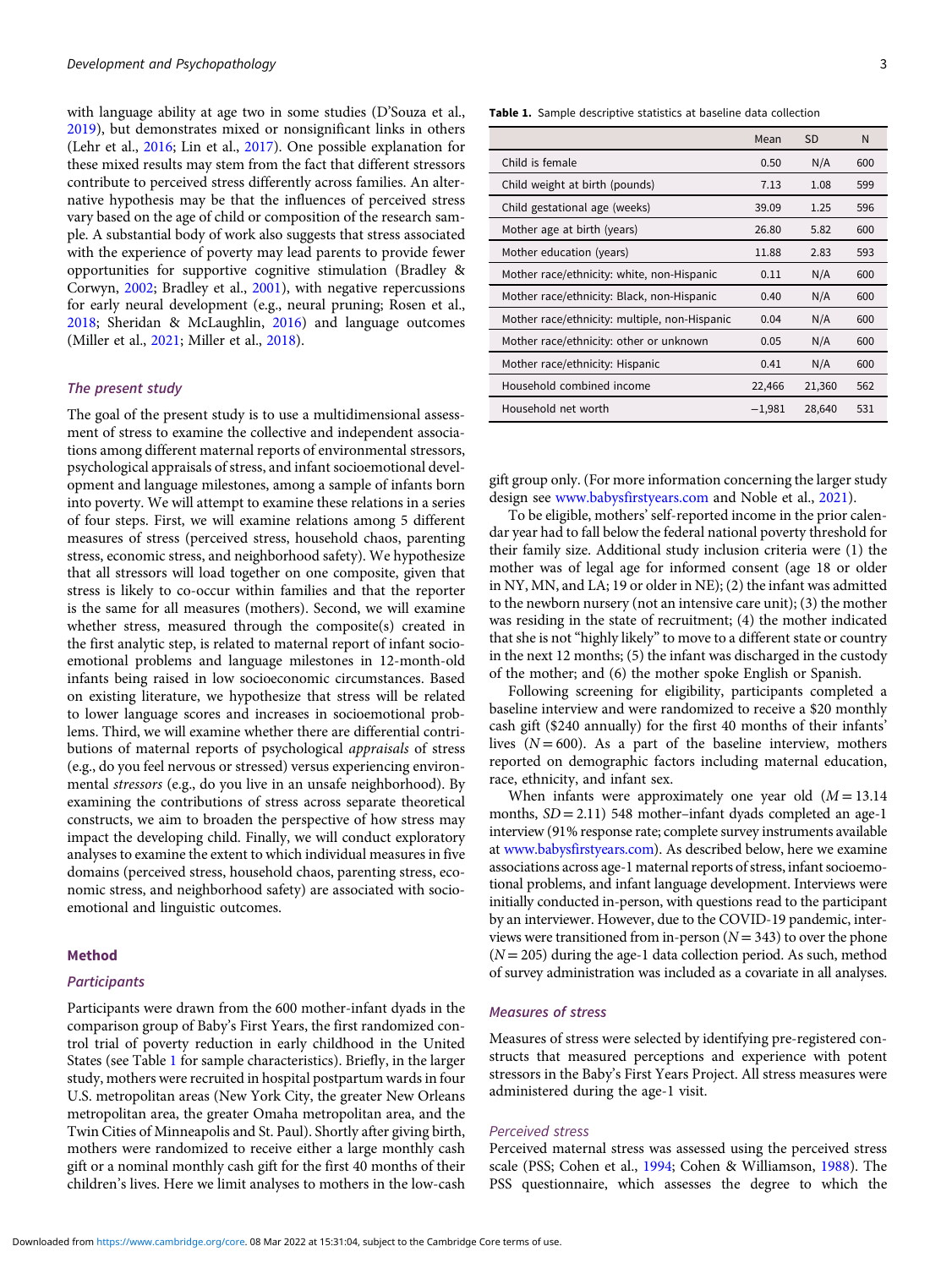respondent has perceived situations as stressful within the last month. Erroneously, one item was omitted from the survey, leaving a total of 9 items drawn from the larger 10-question questionnaire (see Supplemental Material 1 for administered items). The items were summed with higher scores indicating greater perceived stress and showed acceptable internal consistency ( $\alpha$  = 0.758). Mothers needed to complete at least six of the nine items for their score to be considered valid.

#### Household chaos

Household stress was measured through the Confusion, Hubbub, and Order Scale (CHAOS; Matheny et al., 1995). The CHAOS is designed to measure the order, routine, and disorganization of the home environment. Consistent with past work (e.g., Evans et al., 2005), we added items to increase coverage of routines and rituals in the home such as, "We have a regular morning routine at home," and "We eat together as a family once a day." Participants responded to each item as true or false of their home most of the time. Overall, the CHAOS showed acceptable internal consistency after this recode ( $\alpha$  = 0.743), which is consistent with past studies (Evans et al., 2005). Positively stated items were reverse coded before being summed, and higher scores indicated greater household chaos. Mothers needed to answer at least 11 items to have a valid CHAOS score.

#### Parenting stress

Parenting stress was assessed through a seven-item index preregistered as a part of the larger Baby's First Years project. Of the seven items, three were drawn from the Aggravation in Parenting Scale (PSID-Child Development Supplement) and four were drawn from the Cleminshaw – Guidubaldi Parent Satisfaction Scale (Guidubaldi & Cleminshaw, 2010). The scale included seven statements related to the rewards and stresses of parenting (e.g., "When it comes to raising kids, I have a lot of confidence in my abilities," "I feel trapped by my responsibilities as a parent"). For each of these items, participants indicated the extent to which they agreed or disagreed with the statement using a five-point Likert scale ranging from "strongly disagree" to "strongly agree" (see Supplemental Material 2 for items). Items were summed with and possible scores ranged from 7 to 35 with higher scores indicating more parenting stress. Mothers needed to answer at least 50% of the items to have a valid score.

Economic Stress. Economic stress was assessed through mothers' self-report on nine questions (Kling et al., 2007). For seven of the questions, mothers responded "yes" or "no" (e.g., "In the past 12 months have you ever missed a rent or mortgage payment?"; See Supplemental Material 3 for full list of questions). "Yes" responses were scored as 0, and "no" responses were scored as 1. For one question, mothers also rated the frequency (i.e., "all of the time," "very frequently," "occasionally," "rarely," "very rarely," "never") with which they worried about being able to meet monthly living expenses. Responses of "occasionally" or less frequent were scored 0, and responses of "very frequently" or "all of the time" were scored 1. Finally, mothers responded to the question, "In the past 12 months, would you say that your household has spent more, less, or about as much as all of your sources of income combined?" Responses of "more" or "about the same" were scored 1 and "less" was scored 0. A total score was created by summing the scores for each of the nine questions. Higher scores indicated higher economic stress. Mothers needed to complete at least five of the nine questions for their score to be considered valid.

Neighborhood Safety. Participants responded to two questions about the perceived safety of their neighborhood. Using a Likert scale  $(0 = \text{very unsafe to } 3 = \text{very safe})$ , mothers responded with their perceived safety of the streets near their home both during the day and at night. These scores were then summed together to create one neighborhood safety variable with a range of 0–6, with higher scores indicating more perceived neighborhood safety,  $M = 4.382$ ,  $SD = 1.323$ .

#### Psychological appraisal and experience of stress composites

To further understand the unique contributions of maternal reports of psychological appraisal of stress and the experience of stressors, two composites were created from the five individual stress measures. Two measures – the perceived stress scale and parenting stress – were identified as asking about maternal psychological assessments of stress. Three measures were identified to be mostly comprised of items endorsing the presence and absence of stressors – economic stress, neighborhood safety, and household chaos. Composites were created by z-scoring each questionnaire to place them on the same scale. Next, means of the z-scored individual questionnaires were averaged to create the Psychological and Environmental composites, respectively.

#### Socioemotional problems

The Brief Infant-Toddler Social Emotional Assessment (BITSEA; Briggs-Gowan et al., 2004) is a clinical screener for social-emotional issues, behavioral problems, and delays in competency in young children. BITSEA measures the occurrence of problem behaviors and parents' concern about their child's development. The scale was previously validated in a clinical sample and is used to screen children 12–36 months old (Briggs-Gowan et al., 2004).

At the age-1 assessment, the Behavior Problems Subscale (31 items) was administered to assess socioemotional development. Mothers completed 23 items about the frequency  $(0 = not true)$ rarely,  $1 =$  sometimes true/often,  $2 =$  very true/often) of certain behaviors (e.g., "My child seems nervous, tense, or fearful"). Due to an administrative error, eight items were administered with the wrong response categories. Specifically, mothers were asked to report their level of worry  $(1 = not at all worried to 4 = very worried)$ for their child's behavior and development instead of their frequency  $(0 = not true / rarely, 1 = sometimes true / often, 2 = very true / often)$ on eight items. To ensure these items were not given increased weight, these items were recoded as follows: "0" not at all worried was recoded to "0" not true/rarely; "1" a little worried was recoded to "1" sometimes true/sometimes, and "3" worried and "4" very worried were recoded to "3" very true/often. This recoding structure allowed for BITSEA Problem scores to remain within the expected range. This administrative error and the associated recoding were consistent for all participants. Overall, the BITSEA showed good internal consistency after this recode ( $\alpha$  = 0.810).

# Language

Child language milestones were assessed using the Communication subscale of the Ages and Stages Questionnaire – Third Edition (ASQ-3; Squires et al., 2009). The ASQ-3 measures children's achievement of developmentally relevant skills and screens for developmental delays across five domains: gross motor skills, fine motor skills, problem-solving ability, communication, and personal and social skills. Depending on the child's date of birth, the 12-month, 14-month, 16-month, or 18-month ASQ-3 was administered.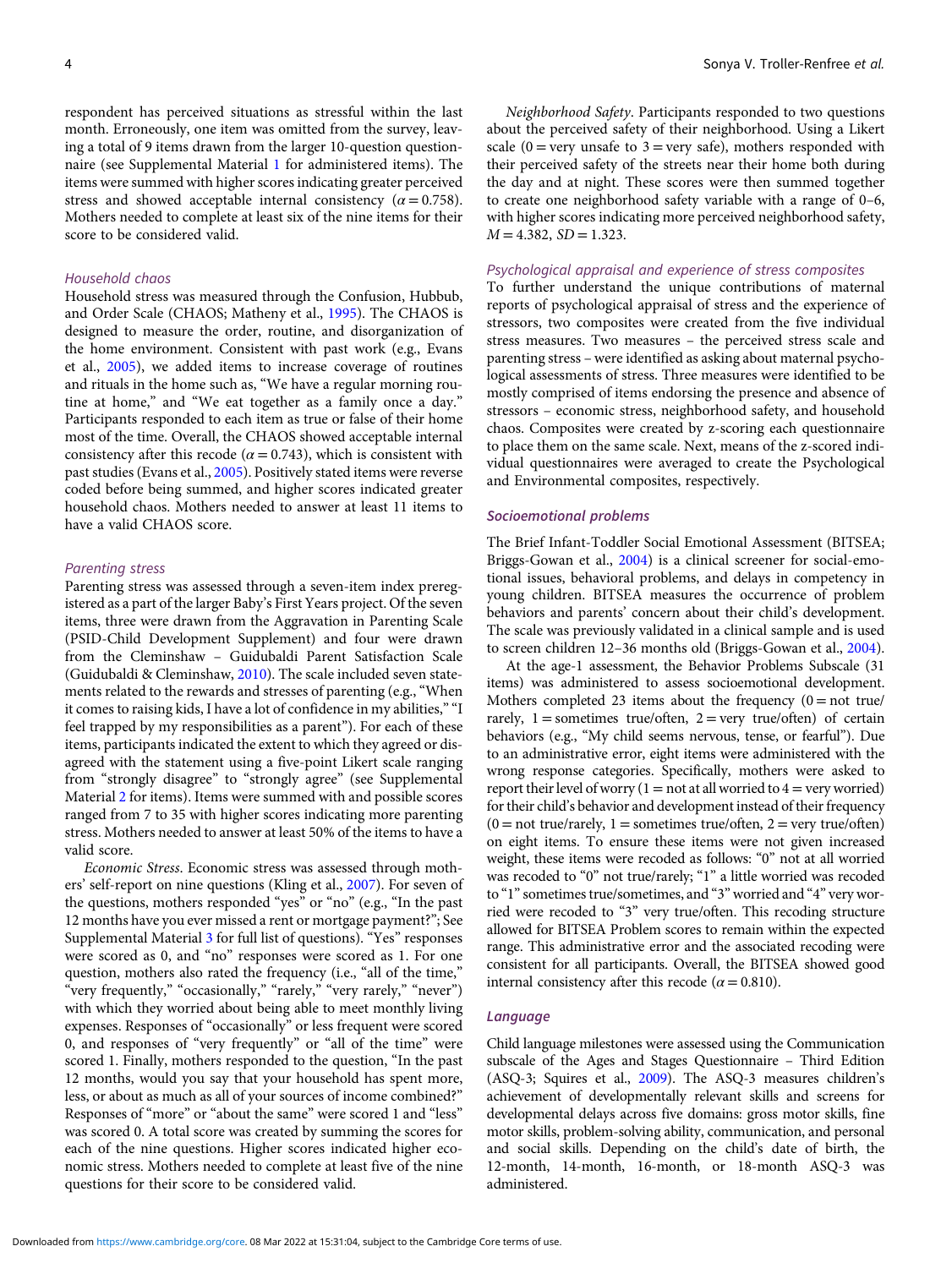The Communication subscale of the ASQ-3 includes six items measuring children's developmentally relevant language skills (e.g., "Does your baby make two similar sounds, such as "ba-ba" "dada" or "ga-ga"?"). For each item, mothers reported whether their infant regularly demonstrated the skill, sometimes demonstrated it, or did not yet demonstrate it. The ASQ-3 questions vary based on age and are standardized in 2-month bins (e.g., 10–11 months, 12–14 months). Age-appropriate versions of the ASQ-3 were administered to each child, and total scores were calculated by summing the item scores. Given that raw scores vary in their clinical significance across age, raw scores were then z-scored using the normed means and standard deviations for the ASQ-3. Higher z-scores indicated greater achievement of developmentally relevant language skills relative to same-aged peers. The ASQ-3 has shown strong concurrent validity  $(r=.85)$ , two-week test-retest reliability  $(r=.75-.82)$ , interobserver reliability  $(r = .43-.69)$ , and internal consistency  $(\alpha = .51-.87;$  Squires et al., 2009).

#### Analytic plan

Data were analyzed in a series of four steps.

To test whether stress is associated with socioemotional and language development, we examined whether five measures of stress (perceived, household, economic, neighborhood safety, parenting) may be reduced to one or more composite measures of stress by using exploratory factor analysis (EFA). Significant factor(s) were extracted for further inquiry.

Next, the stress factor(s) and covariates were entered a regression with the dependent variable of interest (socioemotional problems or language milestones). To confirm that educational, demographic, age-related, or administration-related differences did not account for our findings, a number of covariates were entered into our models. Covariates included maternal education (five dummy-coded variables for maternal high school degree, some college, associate's degree, bachelor's degree, and unknown education), maternal race (four dummy-coded variables for Black, Multi-racial, Other Race, and Race Unknown), maternal ethnicity (one dummy-coded variable for Hispanic ethnicity), child sex (one dummy-coded variable), child age at interview (in months), and method of administration (one dummy-coded variable, with  $1 =$  interview conducted over the phone).

Third, to examine whether maternal endorsements of environmental stressors and psychological appraisals of stress have differential associations with child development, we conducted a linear regression where the psychological appraisal and environmental composite were entered individually, in place of the stress factor(s) utilized in the prior linear regression models along with covariates.

Finally, to examine whether some measures were more highly associated with socioemotional problems vs. language milestones, a set of exploratory linear regressions were conducted. In these exploratory linear regressions, each stress measure was entered into the model individually, in place of the psychological and environmental composites utilized in the prior linear regression, along with covariates.

# Results

#### Relations among variables of interest

Bivariate correlations among all independent and dependent measures can be found in Table 2.

# Dimension reduction of stress variables

To examine whether our five stress measures (perceived, household, parenting economic, and neighborhood safety) may be reduced into one or more stress factors, the five stress measures were analyzed in an exploratory factor analysis using principal factor analysis with Varimax rotation. The analysis yielded a one-factor solution with an Eigenvalue greater than 1 (eigenvalue  $= 1.407$ ). This factor was labeled 'Stress Composite' due to the high loadings by the following items: perceived stress (loading  $= 0.666$ ), household chaos (loading  $= 0.565$ ), parenting stress (loading  $= 0.532$ ), economic stress (loading = 0.445), and neighborhood safety (loading = −0.405). This Stress Composite factor was extracted for further analysis for a total of 544 participants.

#### Association with socioemotional problems

First, the Stress Composite Factor and covariates were regressed onto the Problem Scale from the BITSEA. Overall, this model revealed that higher scores on the Stress Composite were significantly associated with more socioemotional problem behaviors  $(\beta = 2.913, p < .001,$  partial  $\eta^2 = .144$ ).

Next, the Psychological and Environmental composites and covariates were regressed onto the Problem Scale from the BITSEA. This model revealed that increases in both Psychological stress ( $\beta$  = 1.991,  $p$  < .001, partial  $\eta$ <sup>2</sup> = .067) and Environmental stress ( $\beta = 1.884$ ,  $p < .001$ , partial  $\eta^2 = .025$ ) composite were significantly related to higher maternal report of infant problem behaviors.

Finally, an exploratory regression was conducted to see if different measures of stress (as opposed to the Stress Composite) were associated with infant socioemotional problems, after controlling for covariates. This analysis revealed that increased maternal perceived stress ( $\beta$  = .178,  $p$  < .001, partial  $\eta$ <sup>2</sup> = .026) and household chaos ( $\beta = .562$ ,  $p < .001$ , partial  $\eta^2 = .063$ ) were associated with more socioemotional problems, while parenting stress ( $\beta$  = .053,  $p = .509$ , partial  $\eta^2 = .001$ ), economic stress ( $\beta = .039$ ,  $p = .788$ , partial  $\eta^2$  < .001), and neighborhood safety ( $\beta$  = -.111,  $p$  = .579, partial  $\eta^2$  = .001) were statistically unrelated to socioemotional problems.

#### Association with language milestones

First, the Stress Composite Factor and covariates were regressed onto the ASQ Communication subscale. Results indicated that higher Stress Composite scores were statistically associated with lower maternal report of infant language milestones ( $\beta$  = -.137,  $p = .004$ , partial  $\eta^2 = .017$ ).

Next, the Psychological and Environmental composites and covariates were regressed on the ASQ Communication Subscale. This model revealed that increased Psychological stress was related to lower maternal report of language milestones ( $\beta$  = -.119,  $p = .015$ , partial  $\eta^2 = .012$ ), while Environmental stress was not significantly related to infant language milestones ( $\beta = -0.016$ ,  $p = 0.834$ , partial  $\eta^2$  < .001).

Finally, an exploratory regression was conducted to see if different measures of stress (as opposed to the Stress Composite) were associated with language milestones. For this regression, all covariates and the five different measures of stress (perceived stress, household chaos, parenting stress, economic stress, and neighborhood safety) were regressed onto the ASQ subscale. Examination of individual stress types showed no single stress type reached conventional levels of statistical significance (all  $p's > .122$ ).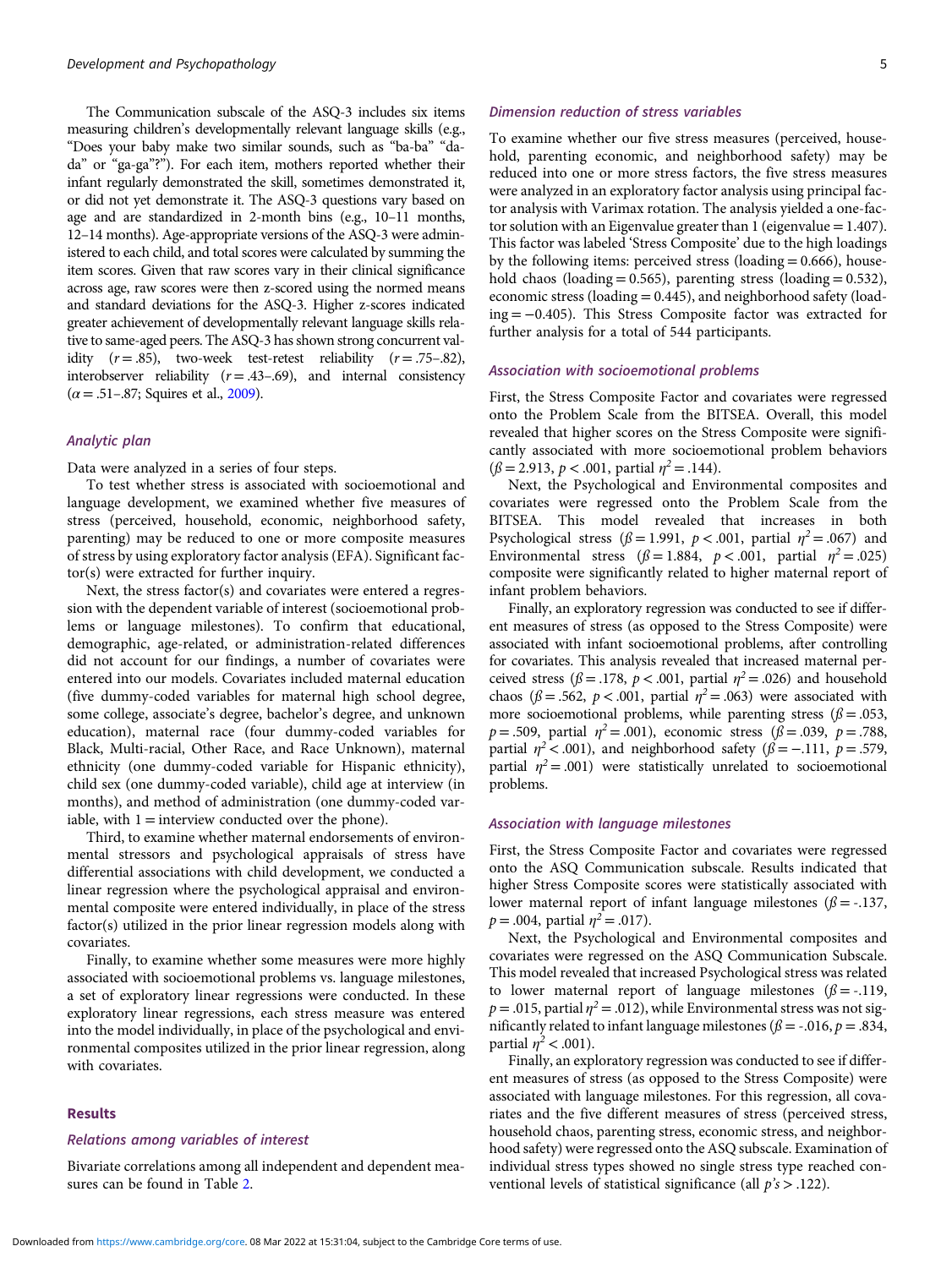|                               | ī.             | 2.            | 3.             | 4.           | 5.            | 6.            | 7.         |
|-------------------------------|----------------|---------------|----------------|--------------|---------------|---------------|------------|
| 1. Perceived stress           |                |               |                |              |               |               |            |
| 2. Household chaos            | $.472***$      |               |                |              |               |               |            |
| 3. Parenting stress           | $.399***$      | $.321***$     |                |              |               |               |            |
| 4. Economic stress            | $.328***$      | $.209***$     | $.207***$      |              |               |               |            |
| 5. Neighborhood safety        | $-.234***$     | $-.195***$    | $-.247***$     | $-.271***$   |               |               |            |
| 6. Problem behaviors (BITSEA) | .337***        | $.385***$     | $.194***$      | $.149***$    | $-.119**$     |               |            |
| 7. Communication (ASQ-3)      | $-.104*$       | $-.138**$     | $-.106*$       | $-.035$      | $.088*$       | $-.020$       |            |
| Mean (SD)                     | 10.815 (6.346) | 3.420 (3.031) | 15.048 (3.521) | 2.678(1.813) | 4.382 (1.323) | 8.439 (6.219) | .193(.886) |

Table 2. Means, standard deviations, and associations (Pearson's r) among variables of interest

 $*<.05$ 

 $***<.01$ .

\*\*\*<.001.

### Discussion

This study provides evidence that stress may be one important mechanism shaping socioemotional and language development for infants experiencing poverty. Specifically, we examined five different measures of stress (perceived stress, economic stress, neighborhood safety, parenting stress, and household chaos) and formed a Stress Composite Factor with higher values indicating more stress. We also examined whether different stress constructs – maternal endorsement of environmental stressors and maternal psychological appraisal of stress – were uniquely associated with child socioemotional problems and language development. We found that higher stress, as measured by this Stress Composite Factor, was associated with more socioemotional problems with a medium effect size and lower reports of language milestones with a small effect size at the end of the first year of life, after controlling for a number of possible confounding factors. When examining the different stress constructs, we found that infant socioemotional development was associated with maternal endorsement of environmental stressors as well as maternal psychological appraisals of stress. In contrast, infant language milestones were significantly associated with maternal psychological appraisals of stress and not significantly associated with maternal endorsement of environmental stressors. Exploratory analyses revealed that some individual sources of stress were more predictive than others for child socioemotional development, but not language development.

One of the goals of the present study was to help identify how different types of stress predict child development both collectively and according to theoretically defined constructs. In particular, we aimed to examine these patterns among children living in poverty, who are more likely to experience stress than their more advantaged peers (Algren et al., 2018; Attar et al., 2010; Blair & Raver, 2016; Evans, 2004; Evans & English, 2002; Evans & Kim, 2010; Hackman et al., 2010; McLoyd, 1990; Senn et al., 2014). Our results found that five different measures of stress – maternal perceived stress, economic stress, neighborhood safety, parenting stress, and household chaos loaded together into a single indicator of stress in our sample. This single factor solution was notable, given the broad nature of the measures entered into the analysis, and given that some of the questionnaires assessed the maternal psychological appraisals of stress while others asked about the presence of environmental stressors. While useful, the meaning of this factor is unclear. One interpretation may be that all sources of stress (or stressors) operate similarly and, thus, the factor is indicative of collective "maternally-reported stress." Alternatively, and perhaps more likely, this factor may also

be reflective of the phenomenon that, for mothers who gave birth while in poverty, experiencing more stress in one area may make one more likely to encounter stress in other areas. Understanding which interpretation best explains the associations in the present manuscript is a promising avenue for future longitudinal and/or causal research.

When we examined the influences of the stress composite, the contributions of different stress constructs, and individual measures of stress on socioemotional problems, our data suggested that the stress composite was associated with significantly more socioemotional problems. Furthermore, we found that increased maternal reports of both environmental stressors as well as psychological appraisals of stress were associated with worse socioemotional and language development. These findings were consistent both with our hypotheses and previous research suggesting that greater exposure to stress is associated with more internalizing and externalizing problems for toddlers from low-income homes (e.g., Trentacosta et al., 2008). Furthermore, exploratory analyses examining individual stress measures revealed that higher maternal perceived stress and higher household chaos predicted greater socioemotional problems at one year of life, whereas parenting stress, neighborhood safety and economic stress did not. These individual assessments of stress are split across different stress constructs, with maternal perceived stress being a psychological appraisal of stress and household chaos being a source of environmental stress. These findings also align with previous research showing associations between greater household chaos and higher internalizing and externalizing problems in both toddlers and school-aged children (Crespo et al., 2019; Z. Wang et al., 2012), even when controlling for other environmental factors (Deater-Deckard et al., 2009). These findings suggest that different sources of stress and stress constructs may be uniquely associatedwith different aspects of child development.To our knowledge, this is the first study to investigate the collective and independent associations of five different measures of stress, as well as the impact of both environmental stressors and maternal psychological appraisal of stress on socioemotional development, in a sample of low-income 12-month-old infants.

In addition to socioemotional problems, we also found that higher levels of the stress composite significantly predicted lower maternal report of language milestones. This finding was in line with our hypothesis and previous research indicating negative associations between stress and language development. Interestingly, exploratory analyses revealed that no individual stress measure significantly predicted language milestones over and above the influence of other stress measures, but that maternal psychological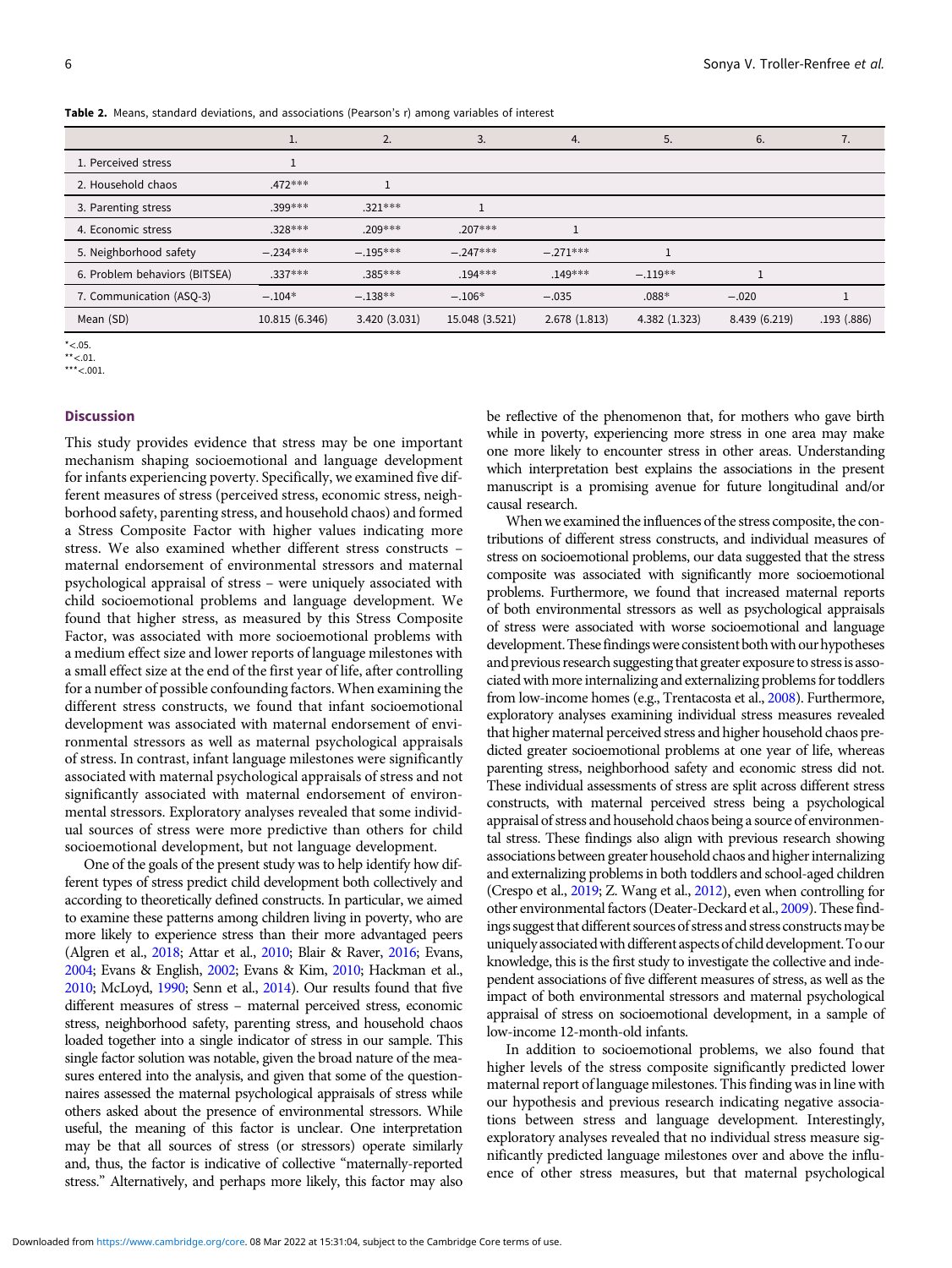appraisals of stress did predict lower language milestone scores while maternal report of environmental stressors did not. This was the first study to our knowledge that considered both the collective and individual influence of stressors commonly experienced by low-income families as well as the contribution of different stress constructs on child language development (Magill-Evans & Harrison, 2010; Noel et al., 2008). Taken together, these findings suggest the possibility that maternal appraisals of psychological stress are more important than the mere presence of stressors for infant language development. While beyond the scope of the present study, one may speculate that a possible mechanism may be that increased maternal psychological appraisals of stress may change the quality or quantity of language or cognitive stimulation in the home and, in turn, impact infant language development. Alternatively, maternal psychological appraisal of stress may lead mothers to rate their infants' language development more poorly.

The present findings are not without their limitations. First, all measures used in our analyses were collected via maternal report, which is subject to reporter effects and bias. Additionally, all assessments were collected concurrently, and associations presented are correlational, rendering it impossible to glean causal inferences. Second, although significant, the effect sizes of our findings were rather small (partial  $\eta^2$  = .012-.144), which suggests that any stress-related impacts on socioemotional and linguistic development highlighted in this manuscript are likely one of many different pathways through which language and socioemotional problems develop. Indeed, dimensional theories of adversity suggest that other mechanisms, such as learning, are also likely pathways through which adversity may impact the developing child (McLaughlin & Sheridan, 2016; McLaughlin et al., 2014; Sheridan & McLaughlin, 2014). Third, we observe no individually predictive contributions of economic stress and neighborhood safety. However, given that an enrollment requirement was that families' household income be below the poverty line, it is possible that we had limited variability in these sources of stress due to our recruitment methods. Finally, it is important to note that many of the measures of stress we examined may impact child development through a variety of different mechanisms beyond the extent to which they are stressful. For example, economic stress may lead to differences in access to shelter, heat, cognitive stimulation, or nutritious foods – all of which may affect child development outside of their roles as stressors per se. As such, it is important that future research consider more complex relations between different experiences of stress and child development.

Future work should consider the bidirectional relations between socioemotional and language development. Recent research has demonstrated that language and socioemotional problems may develop in dynamic and interrelated ways (see Chow & Wehby, 2018 for review). Evidence suggests that worse language skills are predictive of a host of socioemotional challenges such as poorer attention (Petersen et al., 2013) and emotional regulation (Rose et al., 2018), as well as increased externalizing behaviors (Menting et al., 2011). A smaller collection of work also suggests that poorer behavioral abilities might complicate children's ability to engage in language-building interactions, thus predicting worse language development (e.g., Petersen et al., 2013).

Future research should also investigate the contributions of other stressors and test potential mechanisms that may explain the current findings. While the present manuscript examined five measures of stress, these are by no means an exhaustive list of the stresses facing families raising children in poverty. Future research should consider a boarder assessment of stress as well as stress

constructs beyond environmental stressors and maternal psychological appraisals, including stress physiology and structural inequality, to better capture the possible pathways stress may shape child development. Additional research is also necessary to determine the mechanisms which explain the current findings. One possibility is that parental stress (Bradley & Corwyn, 2002; Bradley et al., 2001) may drive disparities in child development through less parental engagement in cognitive stimulation (see Dimensional Model of Adversity; McLaughlin & Sheridan, 2016; Miller et al., 2018, 2021; Sheridan & McLaughlin, 2016).

In sum, we provide some of the first evidence that stress is associated with more socioemotional problems and fewer language milestones by the end of the first year of life in a diverse sample of low-income families. The stress measures and constructs examined in this study were especially relevant to the experience of poverty. Although there is abundant literature on the cumulative effects of adversity, little research documents both the collective and independent effects of different stressors as well as how different stress constructs are associated with child language and socioemotional development in infants being raised within the context of poverty. Identifying which aspects of the stress process as well as individual stress measures that are most pertinent to child outcomes is important for interventions and policies aimed at reducing stress, and the experience of stress and stressors, among lowincome families.

Supplementary material. The supplementary material for this article can be found at https://doi.org/10.1017/S0954579421001759

Acknowledgments. The authors would like to thank Greg Duncan, Molly Costanzo, Katherine Magnuson, and Lisa Gennetian for their thoughtful edits and Andrea Karsh and Lauren Meyer for their support. Also, we would like to thank Paul Youngmin Yoo, Maria Sauval, Liz Premo, and Michelle Spiegel for their help with cleaning and coding the baseline and age-1 data. Finally, we are profoundly grateful to the Baby's First Years families for their participation.

Author contributions. Emma R. Hart and Jessica F. Sperber contributed equally.

Funding statement. Research reported in this publication was supported by the Eunice Kennedy Shriver National Institute of Child Health and Human Development of the National Institutes of Health under Award Numbers R01HD087384 and K99HD104923. The content is solely the responsibility of the authors and does not necessarily represent the official views of the National Institutes of Health. This research was additionally supported by the US Department of Health and Human Services, Administration for Children and Families, Office of Planning, Research and Evaluation; Andrew and Julie Klingenstein Family Fund; Annie E. Casey Foundation; Arrow Impact; BCBS of Louisiana Foundation; Bezos Family Foundation, Bill and Melinda Gates Foundation; Bill Hammack and Janice Parmelee, Brady Education Fund; Chan Zuckerberg Initiative (Silicon Valley Community Foundation); Charles and Lynn Schusterman Family Philanthropies; Child Welfare Fund; Esther A. and Joseph Klingenstein Fund; Ford Foundation; Greater New Orleans Foundation; Heising-Simons Foundation; Jacobs Foundation; JPB Foundation; J-PAL North America; New York City Mayor's Office for Economic Opportunity; Perigee Fund; Robert Wood Johnson Foundation; Sherwood Foundation; Valhalla Foundation; Weitz Family Foundation; W.K. Kellogg Foundation; and three anonymous donors.

Conflicts of interest. None.

#### References

Algren, M. H., Ekholm, O., Nielsen, L., Ersbøll, A. K., Bak, C. K., & Andersen, P. T. (2018). Associations between perceived stress, socioeconomic status, and health-risk behaviour in deprived neighbourhoods in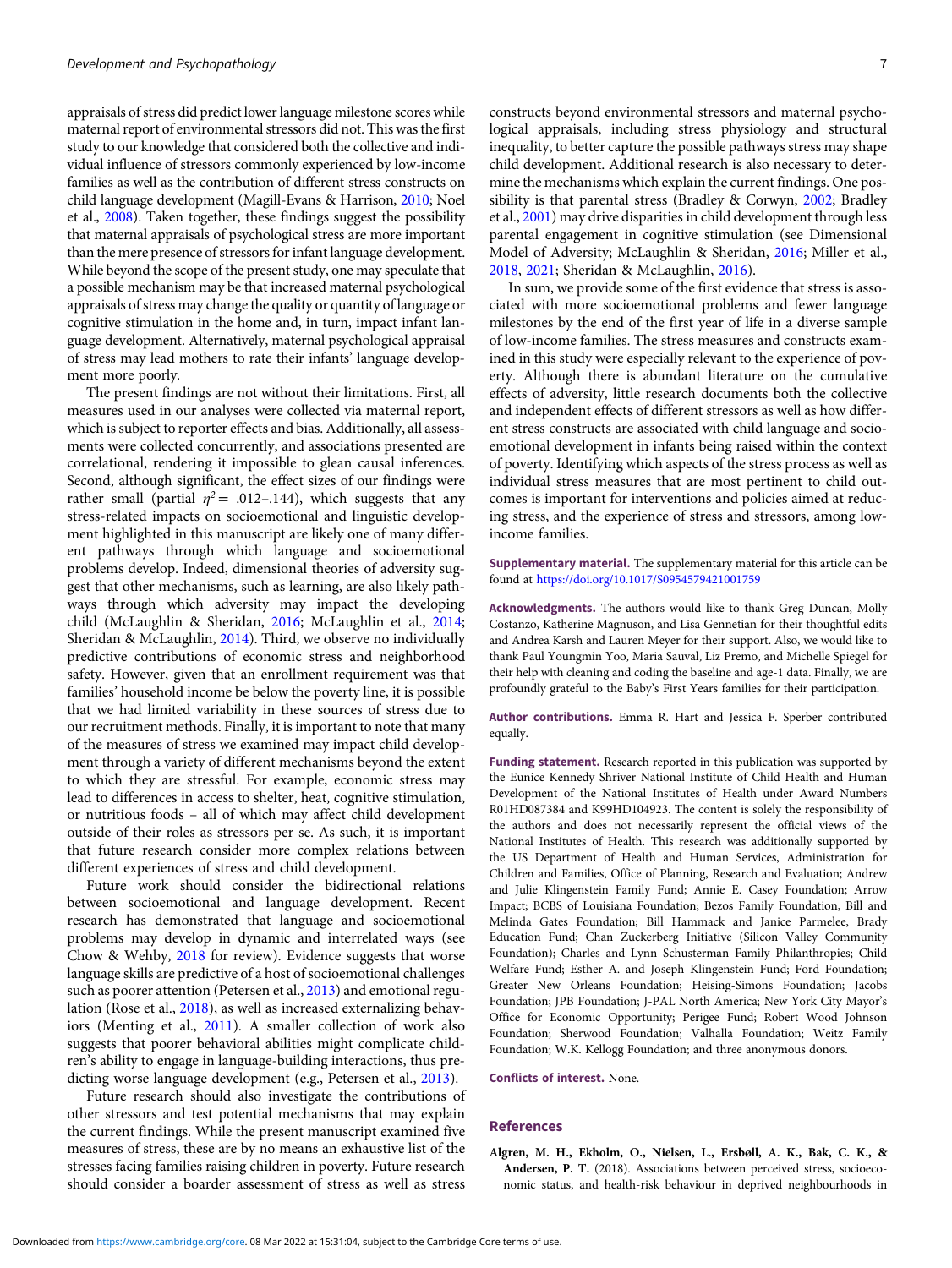Denmark: A cross-sectional study. BMC Public Health, 18(1), 1–12. https://doi.org/10.1186/S12889-018-5170-X/TABLES/4

- Attar, B. K., Guerra, N. G., & Tolan, P. H. (2010). Neighborhood disadvantage, stressful life events and adjustments in urban elementary-school children. Journal of Clinical Child Psychology, 23(4), 391-400. https://doi.org/ 10.1207/S15374424JCCP2304\_5
- Barbarin, O., Bryant, D., McCandies, T., Burchinal, M., Early, D., Clifford, R. ... et al. (2006). Children enrolled in public pre-K: The relation of family life, neighborhood quality, and socioeconomic resources to early competence. American Journal of Orthopsychiatry, 76(2), 265–276. https://doi. org/10.1037/0002-9432.76.2.265
- Blair, C., & Raver, C. C. (2016). Poverty, stress, and brain development: New directions for prevention and intervention. Academic Pediatrics, 16(3), S30–S36. https://doi.org/10.1016/J.ACAP.2016.01.010
- Bradley, R. H., & Corwyn, R. F. (2002). Socioeconomic status and child development. Annual Review of Psychology, 53(1), 371–399. https://doi.org/10. 1146/ANNUREV.PSYCH.53.100901.135233
- Bradley, R. H., Corwyn, R. F., McAdoo, H. P., & García Coll, C. (2001). The home environments of children in the United States part I: Variations by age, ethnicity, and poverty status. Child Development, 72(6), 1844–1867. https:// doi.org/10.1111/1467-8624.T01-1-00382
- Briggs-Gowan, M. J., Carter, A. S., Irwin, J. R., Wachtel, K., & Cicchetti, D. V. (2004). The brief infant-toddler social and emotional assessment: Screening for social-emotional problems and delays in competence. Journal of Pediatric Psychology, 29(2), 143–155. https://doi.org/10.1093/ JPEPSY/JSH017
- Carter, A. S., Briggs-Gowan, M. J., Jones, S. M., & Little, T. D. (2003). The infant-toddler social and emotional assessment (ITSEA): Factor structure, reliability, and validity. Journal of Abnormal Child Psychology, 31(5), 495–514. https://doi.org/10.1023/A:1025449031360
- Chow, J. C., & Wehby, J. H. (2018). Associations between language and problem behavior: A systematic review and correlational meta-analysis. Educational Psychology Review, 30(1), 61–82. https://doi.org/10.1007/ S10648-016-9385-Z
- Cohen, J., Onunaku, N., Clothier, S., & Poppe, J. (2005). Helping young children succeed: Strategies to promote early childhood social and emotional development. Retrieved from https://www.zerotothree.org/resources/136 helping-young-children-succeed-strategies-to-promote-early-childhoodsocial-and-emotional-development
- Cohen, S, Kamarck, T, & Mermelstein, R (1994). Perceived stress scale. In Measuring stress: A guide for health and social scientists (pp. 235–283). New York, NY: Oxford University Press.
- Cohen, S., & Williamson, G. (1988). Perceived stress in a probability sample of the United States. In S. Spacapan & S. Oskamp (Eds.), The social psychology of health. Newbury Park, CA: Sage Publishers.
- Crespo, L. M., Trentacosta, C. J., Udo-Inyang, I., Northerner, L., Chaudhry, K., & Williams, A. (2019). Self-regulation mitigates the association between household chaos and children's behavior problems. Journal of Applied Developmental Psychology, 60, 56–64. https://doi.org/10.1016/J.APPDEV. 2018.10.005
- Crnic, K. A., Gaze, C., & Hoffman, C. (2005). Cumulative parenting stress across the preschool period: Relations to maternal parenting and child behaviour at age 5. Infant and Child Development, 14(2), 117-132. https:// doi.org/10.1002/ICD.384
- D'Souza, S., Crawford, C. N., Buckley, J., Underwood, L., Peterson, E. R., Bird, A. .: . *et al.* (2019). Antenatal determinants of early childhood talking delay and behavioural difficulties. Infant Behavior and Development, 57, 101388. https://doi.org/10.1016/J.INFBEH.2019.101388
- Deater-Deckard, K., Mullineaux, P. Y., Beekman, C., Petrill, S. A., Schatschneider, C., & Thompson, L. A. (2009). Conduct problems, IQ, and household chaos: A longitudinal multi-informant study. Journal of Child Psychology and Psychiatry, 50(10), 1301–1308. https://doi.org/10. 1111/J.1469-7610.2009.02108.X
- Ellis, B. J., Abrams, L. S., Masten, A. S., Sternberg, R. J., Tottenham, N., & Frankenhuis, W. E. (2020). Hidden talents in harsh environments. Development and Psychopathology, 1–19. https://doi.org/10.1017/S095457 9420000887
- Evans, G. W. (2004). The environment of childhood poverty. American Psychologist, 59(2), 77–92. https://doi.org/10.1037/0003-066X.59.2.77
- Evans, G. W., & English, K. (2002). The environment of poverty: Multiple stressor exposure, psychophysiological stress, and socioemotional adjustment. Child Development, 73(4), 1238–1248. https://doi.org/10.1111/1467- 8624.00469
- Evans, G. W., Gonnella, C., Marcynyszyn, L. A., Gentile, L., & Salpekar, N. (2005). The role of chaos in poverty and children's socioemotional adjustment. Psychological Science, 16(7), 560–565. https://doi.org/10.1111/J. 0956-7976.2005.01575.X
- Evans, G. W., & Kim, P. (2010). Multiple risk exposure as a potential explanatory mechanism for the socioeconomic status-health gradient. Annals of the New York Academy of Sciences, 1186, 174–189. https://doi.org/10.1111/j. 1749-6632.2009.05336.x
- Farah, M. J., Shera, D. M., Savage, J. H., Betancourt, L., Giannetta, J. M., Brodsky, N. L.... et al. (2006). Childhood poverty: Specific associations with neurocognitive development. Brain Research, 1110(1), 166–174. https://doi.org/10.1016/j.brainres.2006.06.072
- Giurgescu, C., Misra, D. P., Sealy-Jefferson, S., Caldwell, C. H., Templin, T. N., Slaughter- Acey, J. C. .. . Osypuk, T. L. (2015). The impact of neighborhood quality, perceived stress, and social support on depressive symptoms during pregnancy in African American women. Social Science & Medicine, 130, 172–180. https://doi.org/10.1016/J.SOCSCIMED.2015.02.006
- Guidubaldi, J., & Cleminshaw, H. K. (2010). The development of the Cleminshaw–Guidubaldi parent satisfaction scale. Journal of Clinical Child Psychology, 14(4), 293–298. https://doi.org/10.1207/S153744 24JCCP1404\_4
- Hackman, D. A., Farah, M. J., & Meaney, M. J. (2010). Socioeconomic status and the brain: Mechanistic insights from human and animal research. Nature Reviews Neuroscience, 11(9), 651–659. https://doi.org/10.1038/nrn2897
- Harris, B. N. (2020, March 1). Stress hypothesis overload: 131 hypotheses exploring the role of stress in tradeoffs, transitions, and health. General and Comparative Endocrinology, 288, 113355. https://doi.org/10.1016/j. ygcen.2019.113355
- Henderson, H., Child, S., Moore, S., Moore, J. B., & Kaczynski, A. T. (2016). The influence of neighborhood aesthetics, safety, and social cohesion on perceived stress in disadvantaged communities. American Journal of Community Psychology, 58(1-2), 80–88. https://doi.org/10.1002/AJCP.12081
- Huizink, A. C., Medina, P. G. R.de, Mulder, E. J. H., Visser, G. H. A., & Buitelaar, J. K. (2003). Stress during pregnancy is associated with developmental outcome in infancy. Journal of Child Psychology and Psychiatry, 44(6), 810–818. https://doi.org/10.1111/1469-7610.00166
- Karabekiroglu, K., Briggs-Gowan, M. J., Carter, A. S., Rodopman-Arman, A., & Akbas, S. (2010). The clinical validity and reliability of the Brief Infant-Toddler Social and Emotional Assessment (BITSEA). Infant Behavior and Development, 33(4), 503–509. https://doi.org/10.1016/j.infbeh.2010.07.001
- Kling, J. R., Liebman, J. B., & Katz, L. F. (2007). Experimental analysis of neighborhood effects. Econometrica, 75(1), 83–119. https://doi.org/10. 1111/J.1468-0262.2007.00733.X
- Lazarus, R. S. (1993). From psychological stress to the emotions: A history of changing outlooks. Annual Review of Psychology, 44(1), 1–22.
- Lecheile, B. M., Spinrad, T. L., Xu, X., Lopez, J., & Eisenberg, N. (2020). Longitudinal relations among household chaos, SES, and effortful control in the prediction of language skills in early childhood. Developmental Psychology, 56(4), 727. https://doi.org/10.1037/DEV0000896
- Lehr, M., Wecksell, B., Nahum, L., Neuhaus, D., Teel, K. S., Linares, L. O.... Diaz, A. (2016). Parenting stress, child characteristics, and developmental delay from birth to age five in teen mother-child dyads. Journal of Child and Family Studies, 25(3), 1035–1043. https://doi.org/10.1007/ S10826-015-0282-8
- Lin, Y., Xu, J., Huang, J., Jia, Y., Zhang, J., Yan, C. ::: Zhang, J. (2017). Effects of prenatal and postnatal maternal emotional stress on toddlers' cognitive and temperamental development. Journal of Affective Disorders, 207, 9–17. https://doi.org/10.1016/J.JAD.2016.09.010
- Magill-Evans, J., & Harrison, M. J. (2010). Parent-child interactions, parenting stress, and developmental outcomes at 4 years. Children's Health Care, 30(2), 135–150. https://doi.org/10.1207/S15326888CHC3002\_4